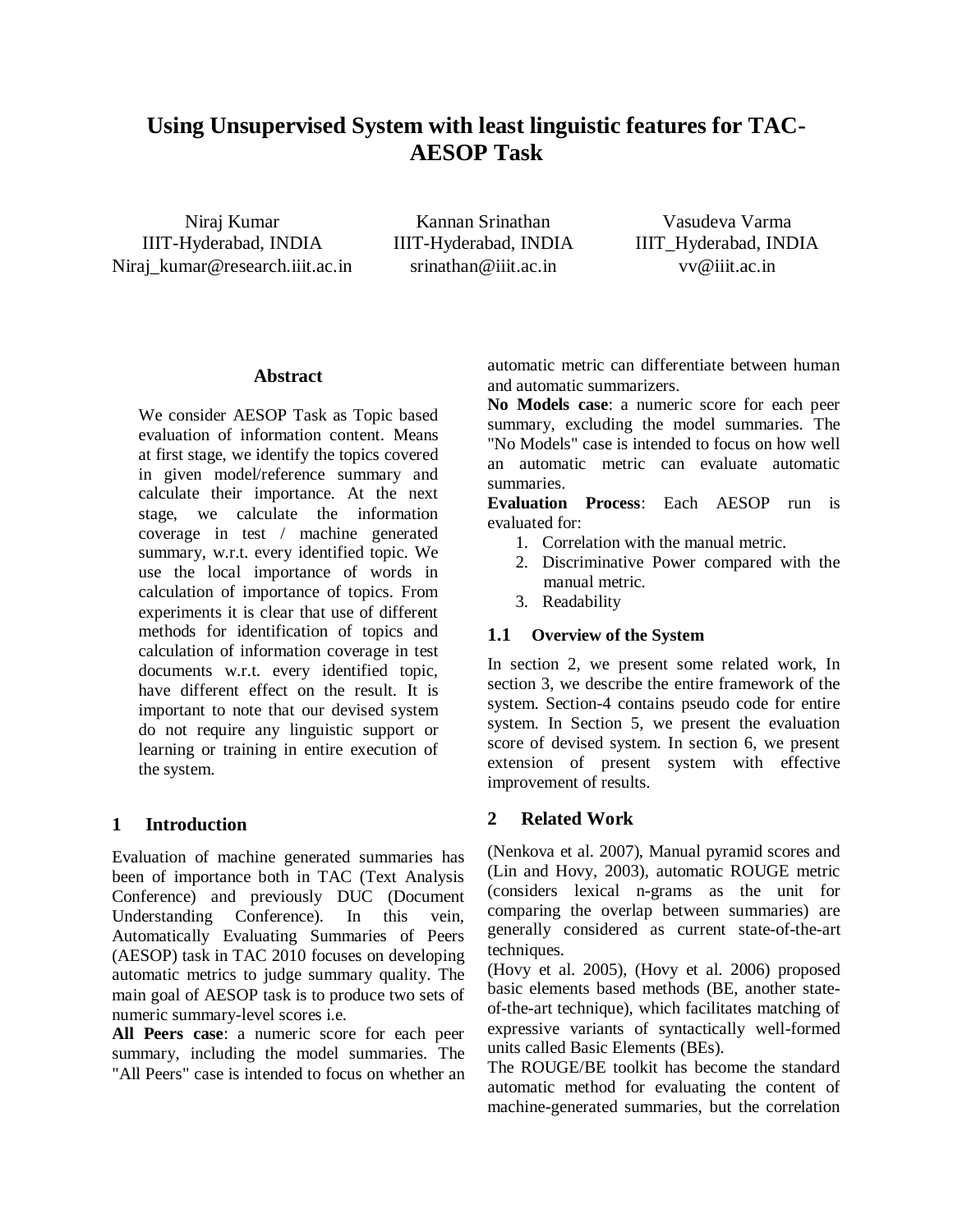of these automatic scores with human evaluation metrics has not always been consistent and tested only for fixed length human and machine generated summaries.

(Donaway et al., 2000) proposed using sentencerank-based and content-based measures for evaluating extract summaries, and compared these with recall-based evaluation measures.

# **3 System Description**

# **3.1 Input Cleaning**

Input cleaning task includes: (1) removal of unnecessary symbols, (2) stemming and (3) sentence filtration. To stem the document we use Porter Stemmer.

# **3.2 Calculation of Importance of words**

To calculate the weight of words, we prepare directed word graph of sentences and then calculate the page rank score of every word. The way to prepare the directed word graph of sentences and calculation of page rank is given below:



# (a) Directed Word Graph of Sentences

Figure1: directed word graph of sentences, Here S1, S2 and S3 represents the sentences of document and 'a', 'b', 'c', 'd', 'e', 'f', 'g', 'h' and 'i' represents the distinct words.

**Preparing directed word graph of sentences**: For a given set of sentences i.e.  $S = \{S1, S2, ...Sn\}$ , we build a directed word graph by iteratively adding sentences to it. We add a forward directed link for every adjacent word pair of given sentence. See

Figure-1. We denote  $G = (V, E)$  as a directed graph, Where,  $V = \{V_1, V_2, \ldots, V_n\}$  denotes the vertex set and  $V \in C$  and link set  $(V_j, V_i) \in E$  if there is a link from  $V_j$  to  $V_i$ .

Calculating Page Rank Score: we use "" to calculate the page rank score for every word. For any given vertex  $V_i$ , let  $IN(V_i)$  be the set of vertices that point to it (predecessors), and let  $OUT(V_i)$  be the set of vertices that vertex  $V_i$  points to (successors). Then the page rank score of vertex  $V_i$  can be defined as (Page et al., 1998):

$$
S(V_i) = \frac{(1 - \lambda)}{N} + \lambda \sum_{j \in IN(V_i)} \frac{S(V_j)}{OUT(V_j)}
$$
(1)

Where:

 $S(V_i)$  = Rank / score of word / vertex  $V_i$ .

 $S(V_j)$ =rank/score of word/vertex  $V_j$ , from which incoming link comes to word / vertex *Vi* .

 $N =$  Count of number of words/vertex in word graph of sentences.

 $\lambda$  = Damping factor (we use a fixed score for damping factor i.e., "0.85" as used in (Page et al. 1998)).

# **3.3 Identification of Topics covered in Document**

To identify topics covered in document, we use sentence community detection scheme (Kumar et al.,  $2010$  (a), (b)), which identifies the concepts / topics in given document. It treats every sentence as node of graph and creates an undirected graph of sentences. To calculate the weight of edge it uses the count of common words between them. The scheme to calculate the weight of edge is given below:

$$
W(E_{(s_1,s_2)}) = \frac{1}{count\_common\_word(S1, S2)}
$$
 (2)

Where

 $W(E_{(s_1,s_2)})$ =weight of edges between sentences S1 and S2

 $count\_common\_word(S1, S2) = count of common$ words between sentences, S1 and S2.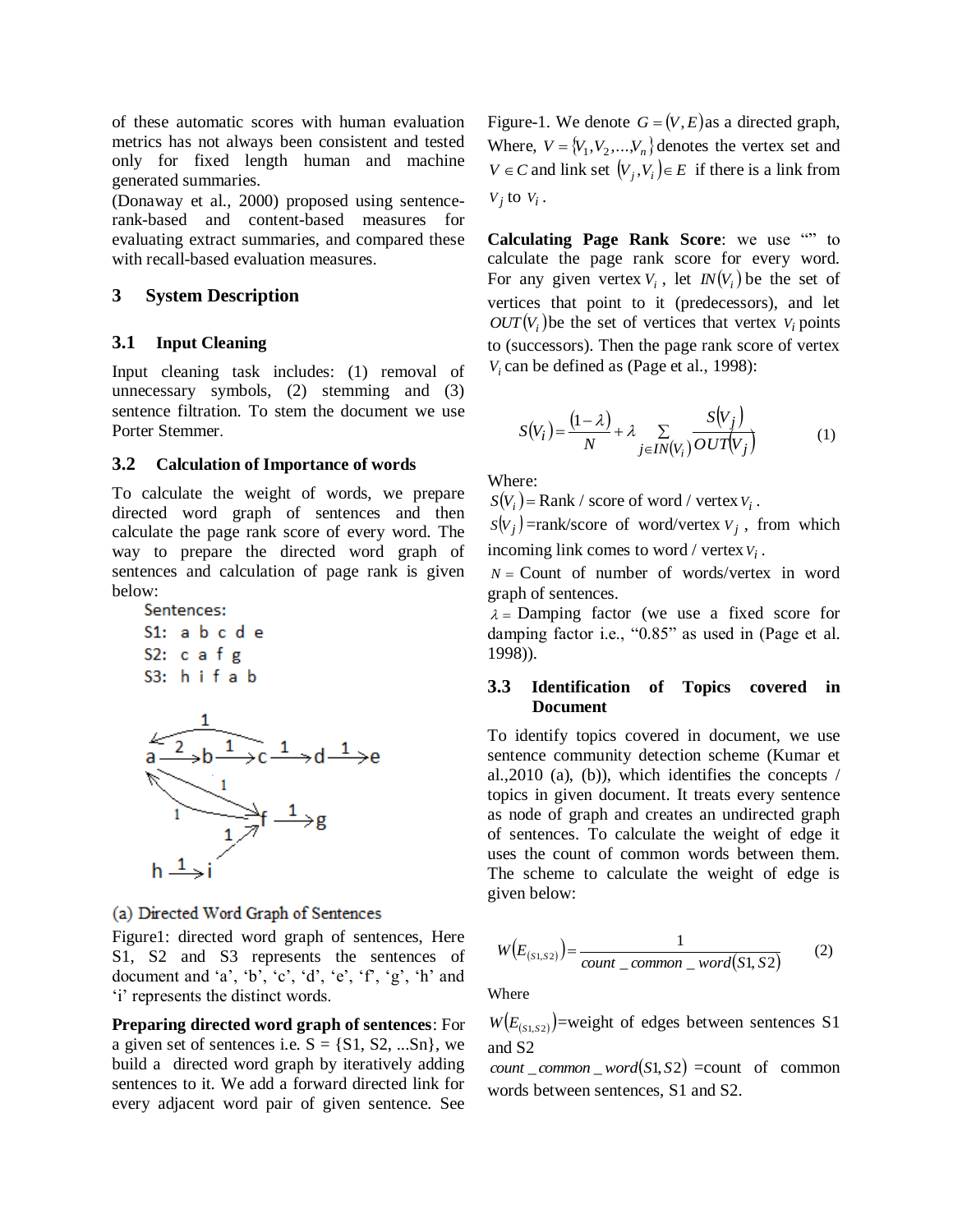Finally, it applies the shortest path betweenness strategy, as applied in (Clauset et al., 2004); (Girvan & Newman, 2004) to calculate the sentence community. Here the faster version of community detection algorithm (Clauset et al., 2004) which are optimized for large networks, used. This algorithm iteratively removes edges from the network to split it into communities. The edges removed being identified using graph theoretic measure of edge betweenness. The edge betweenness can be defined as the number of shortest paths between vertex pairs that go along an edge. In entire calculation the modularity score greater than "0.4" is considered.

#### **3.4 Calculating Strength of each Topic**

To calculate the weighted importance of any topic or sentence community (Kumar et al.,2010 (a), (b)) we depends upon sum of weighted importance of all words in the given sentence community. The calculation of weighted importance of any community can be given as:  $W(C) = \sum W$  (3)

Where,

 $W(C)$  = Weight of given community 'C'.

 $\sum W =$  sum of weight of all words of given community.

Next, we calculate the percentage of weighted information of every identified community. The percentage weighted importance of any identified sentence community can be given as:

$$
\%W(C) = \left(\frac{W(C)}{\Sigma W(C)} \times 100\right) \tag{4}
$$

Where,

 $\mathcal{W}(C)$  = percentage weight of given community  $^{\circ}C^{\prime}$ 

 $\sum W(C)$  =sum of weighted importance of all identified communities.

 $W(C)$  = Weight of given community 'C'.

#### **3.5 Preparation of Evaluation Set**

At this stage we prepare evaluation sets. The number of evaluation set depends upon the number of identified communities of reference summary. Every evaluation set contains two sets, i.e. (1) Set-1: contains set of sentences from reference or model summary and (2) Set-2: contains set of sentences from test/machine generated summary which is mostly related to sentences of Set-1.

 To prepare evaluation sets we use jacard similarity coefficient.

$$
J(A, B) = \frac{(A \cap B)}{(A \cup B)}\tag{5}
$$

Where,

"A" represents the sentences of "Set-1" of given evaluation set and "B" represents the sentence from test/machine generated summary.

We calculate the evaluation score of every sentence of test/machine generated summary w.r.t. every identified sentence community. We put the test sentence to Set-2, of evaluation set, for which it gets the highest correlation score.

#### **3.6 Final Evaluation**

We apply four different evaluation strategies at this step. The evaluation schemes are given below:

**Scheme 1**: At this step, we take every evaluation set one by one and check, if it contains uniquely mapped sentence(s) from test / target document then we calculate the score for every such evaluation set. Now we apply following formula to calculate the weighted score in any given evaluation set  $S_i$ .

$$
Scord(S_i) = \left(\frac{\sum Count_{match}(word)}{\sum Count(word)} \times 100\right) \times \left(\frac{\%W(C)}{100}\right)
$$

This implies:

$$
Scor(S_i) = \left(\frac{\sum Count_{match}(word)}{\sum Count(word)}\right) \times (\%W(C))
$$
 (6)

Where:

 $Score(S_i)$  = Evaluation score obtained at evaluation set  $S_i$ . This is a percentage score.

 $\sum$ *Count<sub>match</sub>*(*word*) = count of co-occurrences of all such words in Set-1 of given evaluation set, (1) which co-occur in both sets i.e. Set-1 and Set-2. Here, we use synonym list to broaden our vision of matching entries.

 $\sum$ *Count*(*word*) = Count of all words in Set-1 of given evaluation set.

*Note:* In any given evaluation set, if there does not exist any mapped sentences in Set-2, then we set the evaluation score of that evaluation set to zero. i.e.

$$
Scor\epsilon(S_i)=0;\t\t(7)
$$

**Calculating Final Score:** For this we just add the score of all evaluation sets. This can be given as: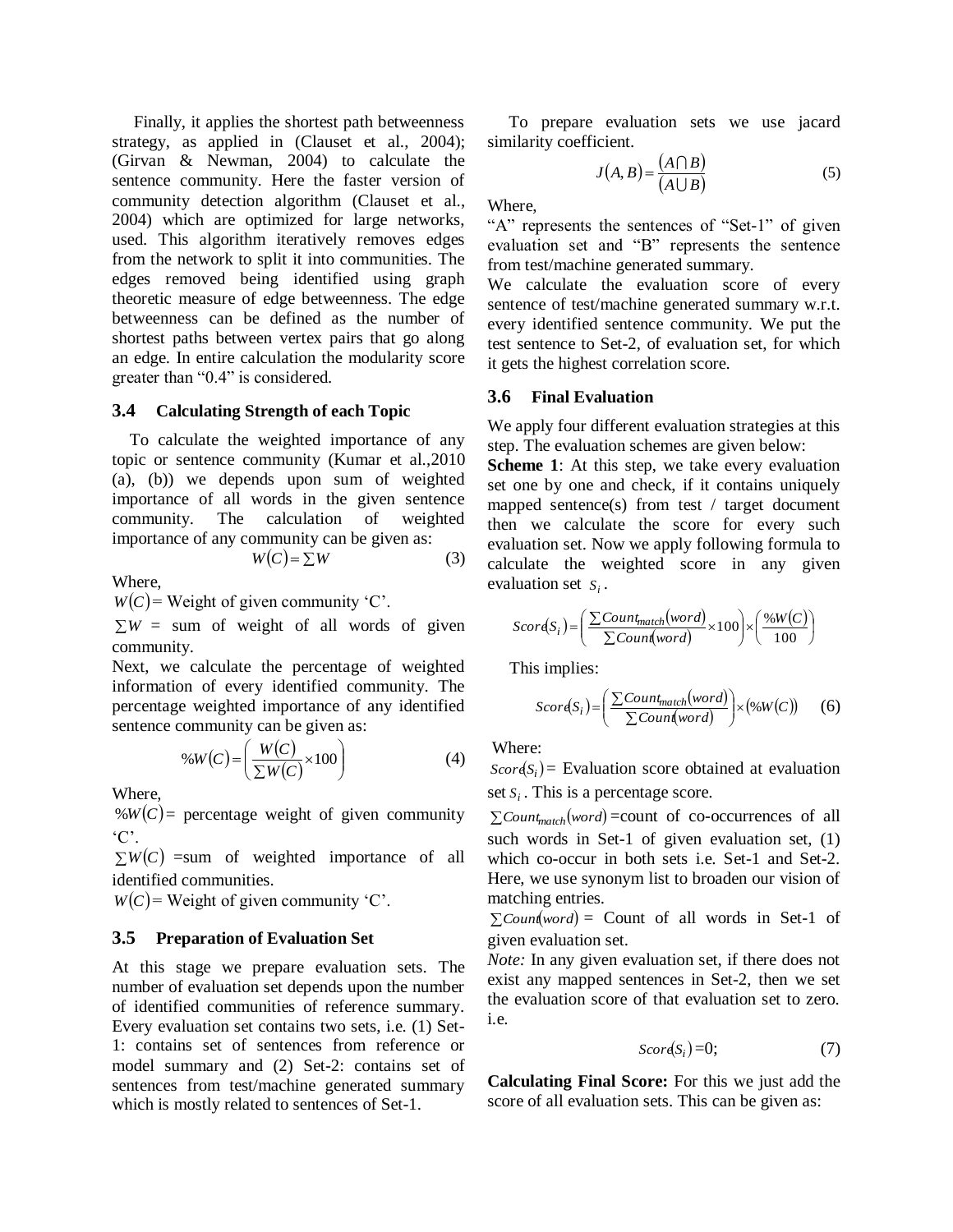$$
Final\_Score = \sum_{i=1}^{m} Score(S_i)
$$
 (8)

Where:

*Final*\_ *Score* =sum of percentage scores obtained from all evaluation sets.

*m* Denote the total number of evaluation sets.

 **Scheme 2:** Scheme 2 is Bigram version of Scheme 1. In this scheme, we applied following changes in "eq-7".

 $\sum$ *Count<sub>match</sub>*(*word*) = count of co-occurrences of all bigrams in Set-1 of given evaluation set, (1) which co-occur in both sets i.e. Set-1 and Set-2.

 $\sum$ *Count*(*word*) = Count of all bigrams in Set-1 of given evaluation set.

 **Scheme 3:** In this scheme we use the concept of shortest path. For this we prepare the undirected word graph of sentences for Set-1 and Set-2 of given evaluation set.

 **Undirected Word Graph of Sentences:** For a given set of sentences i.e.  $S = \{S1, S2, ...Sn\}$ , we build an undirected word graph by adding an undirected link for every adjacent word pair of given sentence. We denote  $G = (V, E)$  as an undirected graph, Where,  $V = \{V_1, V_2, ..., V_n\}$  denotes the vertex set and link set  $(V_j, V_i) \in E$  if there is a link between  $V_j$  and  $V_i$ .

Sentences:  $S1: a b c d e$ S2:  $c$  a  $f$   $g$  $S3: h if a b$ 



(a) Undirected Word Graph of Sentences

**Figure 2**: undirected word graph of sentences, Here S1, S2 and S3 represents the sentences of document and 'a', 'b', 'c', 'd', 'e', 'f', 'g', 'h' and "i" represents the distinct words.

 **Calculating Shortest path based metric**: For this we take evaluation set one by one, prepare separate word graph of sentences for both sets i.e. Set-1 and Set-2. Next, we calculate the shortest path of every co-occurring word from starting word in both sets. Then, we calculate the sum of the differences of shortest path length of all cooccurring words in both sets. Finally we take the reverse of this sum. Here the value will be maximum if the shortest path difference between the co-occurring words is minimum.

Now, Evaluation score at each evaluation set can be given as:

$$
Score(SET_i) = \frac{1}{\sum \Delta(SP_{Set-1}, SP_{Set-2})}
$$
(9)

Where,

 $Score(SET_i)$  =Evaluation score of  $SET_i$  due to shortest path based metric

 $\sum \Delta(SP_{Set-1}, SP_{Set-2})$ =sum of the difference of shortest path lengths of co-occurring words.

 The Final score can be calculated by adding the sum of scores of all evaluation sets.

$$
Final\_Score = \sum Score(SET_i)
$$
 (10)

**Scheme 4**: In this scheme we use the concept of closeness centrality score.

 **Closeness centrality**: The closeness centrality of any node  $V_i$  is defined as the mean geodesic distance (i.e., the shortest path) between a node  $V_i$ and all of the nodes reachable from  $V_i$  as follows, where  $n \geq 2$  is the size of the connected component reachable from *Vi* .

$$
C_C(V_i) = \frac{(n-1)}{\sum_{t \in V/V_i} d_G(V_i, t)}
$$
(11)

Where,

 $C_C(V_i)$  = closeness centrality of node / vertex  $V_i$ 

 $d_G(V_i,t) = \text{sum of geodesic distance from } V_i$ to't'.

**Using Closeness centrality based metric**: For this we take evaluation set one by one, prepare separate word graph of sentences for both sets i.e. Set-1 and Set-2 (See Undirected word graph of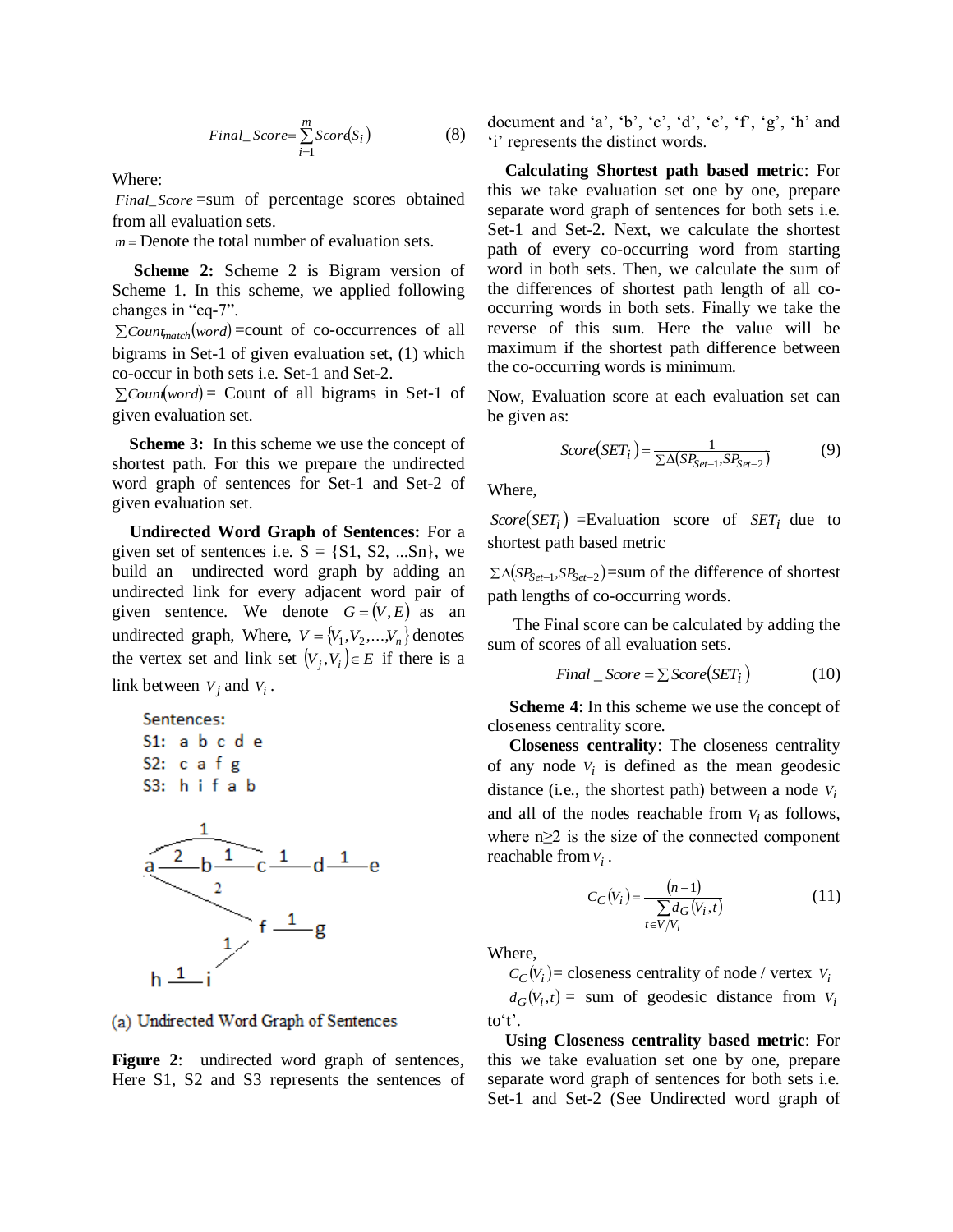sentences). Next, we calculate the closeness centrality score of every co-occurring word from starting word in both sets. Then, we calculate the sum of the differences of closeness centrality score of all co-occurring words in both sets. Finally we take the reverse of this sum. Here the value will be maximum if the closeness centrality score difference between the co-occurring words is minimum. The maximum value indicates the maximum similarity between both sets (i.e. Set-1 and Set-2) of given evaluation set.

Now, Evaluation score at each evaluation set can be given as:

$$
Score(SET_i) = \frac{1}{\sum \Delta (CC_{Set-1}, CC_{Set-2})}
$$
(12)

Where,

 $Score(SET_i)$  =Evaluation score of  $SET_i$  due to Closeness Centrality based metric

 $\sum \Delta (CC_{Set-1}, CC_{Set-2})$  =sum of the difference of closeness centrality based scores of co-occurring words.

 The Final score can be calculated by adding the sum of scores of all evaluation sets.

$$
Final\_Score = \sum Score(SET_i)
$$
 (13)

# **4 Pseudo Code**

The Pseudo code for entire system is given below:

**Input:** CASE 1: (1) source / model summary, (2) target / machine generated summary, both in ASCII format.

**Output:** %score, which can be further normalized to " $0-1$ " scale.

#### **Algorithm**:

- 1. Apply input cleaning for source / model summary and target / machine generated summary (See Sub-Section 3.1).
- 2. Calculate the weight of every word of source / model summary. (See Sub-Section 3.2).
- 3. Identify the sentence community $(s)$  in source / model document (also addressed as topic(s); see Sub-Section-3.3).
- 4. Calculate the weighted importance of every identified sentence community (see Sub-Sectionsec-3.4).
- 5. Prepare separate evaluation set for every identified sentence community of source / model summary by uniquely mapping the sentences from target / machine generated summary (see Sub-Section 3.5).
- 6. Use all Evaluation sets and apply evaluation scheme to generate the final score (See Sub-Section 3.6).

# **5 Evaluation**

**Baselines:** In TAC 2011, total three baselines are used:

- i. Baseline-1: ROUGE-2, with stemming and keeping stopwords.
- ii. Baseline-2: ROUGE-SU4, with stemming and keeping stopwords.
- iii. Baseline-3: Basic Elements (BE). Summaries were parsed with Minipar, and BE were extracted and matched using the Head-Modifier criterion.

**Evaluation:** At this section, we present the evaluation score of (1) All-peers and (2) No Model case. For each automatic metric submitted to the AESOP task, NIST calculated Pearson's, Spearman's, and Kendall's correlations with Pyramid and Overall Responsiveness, as well as the discriminative power of the automatic metric in comparison with these two manual metrics. The results of our system are given in Table-1, Table-2, Table-3, Table-4 and Table-5 shows the performance of our system. In all tables, "OUR SYSTEM -1" shows the result of Scheme-1, "OUR SYSTEM -2" shows the result of Scheme-2, "OUR SYSTEM -3" shows the result of Scheme-3 and "OUR SYSTEM -4" shows the result of Scheme-4 (see Sub-Section 3.6 for all four evaluation schemes).

 In the case of discriminative power, our system also got highest Discriminative Power with Automatic-Models

# **6 Additional Experiments**

In section-3.2, we use community detection scheme to identify the sentence community. To improve the accuracy of the system we use Group average agglomerative clustering scheme (GAAC). GACC, uses average similarity across all pairs within the merged cluster to measure the similarity of two clusters. In this scheme average similarity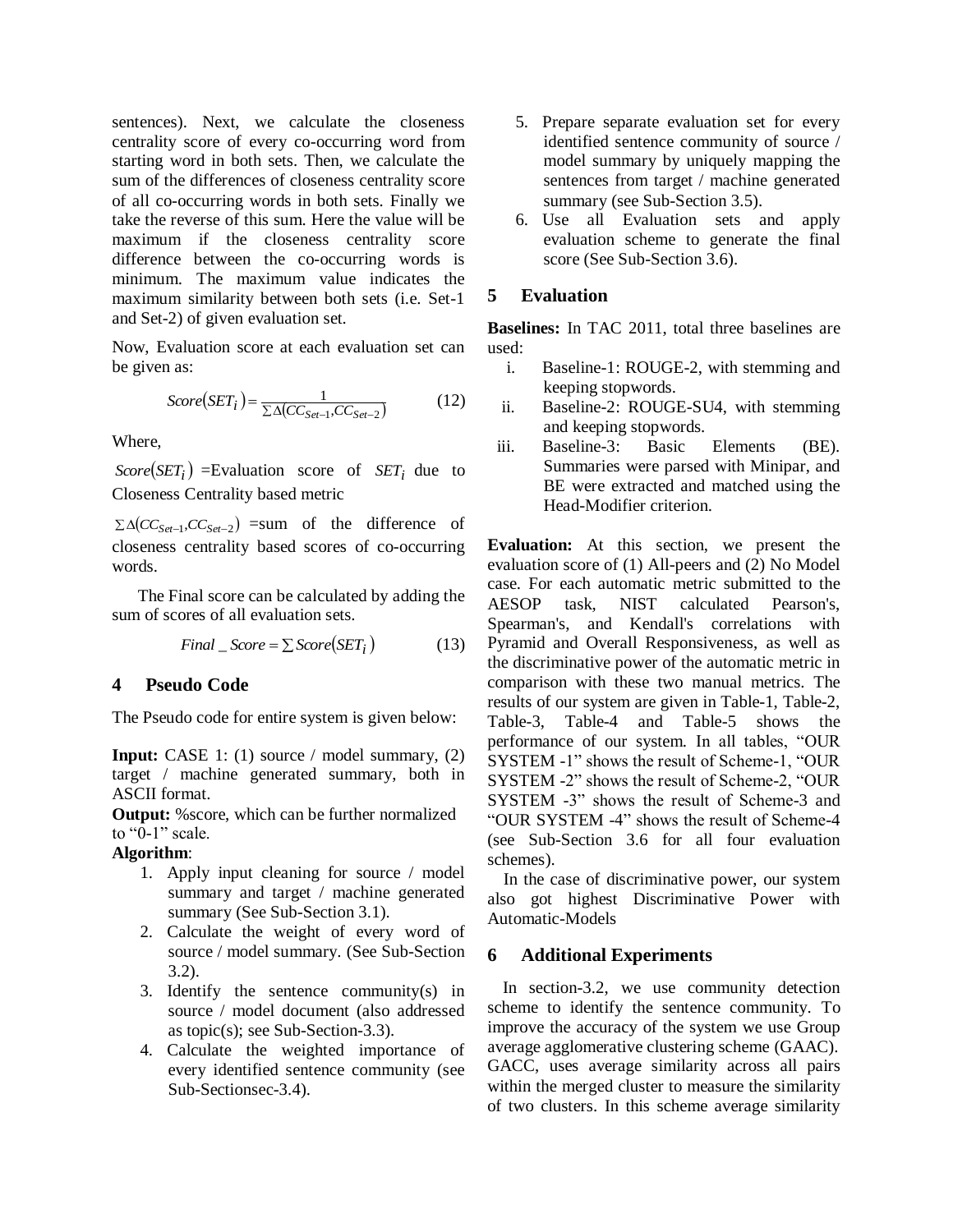between two clusters (say,  $c_i$  and  $c_j$ ) can be computed as:

Nenkova, A. and R. Passonneau. 2004. Evaluating Content Selection in Summarization: The Pyramid Method. Proceedings of the HLT-NAACL 2004 conference.

$$
sim(c_i, c_j) = \frac{1}{|c_i \cup c_j|(|c_i \cup c_j| - 1)} \sum_{\vec{x} \in (c_i \cup c_j)} \sum_{\vec{y} \in (c_i \cup c_j): \vec{y} \neq \vec{x}} \Sigma \, sim(\vec{x}, \vec{y})
$$

Among three major agglomerative clustering algorithms, i.e. single-link, complete-link, and average-link clustering. Single-link clustering can lead to elongated clusters. Complete-link clustering is strongly affected by outliers. Average-link clustering is a compromise between the two extremes, which generally avoids both problems. This is the main reason of use of group average agglomerative clustering algorithm for clustering the sentences. In the entire evaluation we use the threshold "0.4".

 To apply the GACC on sentences we use a sentence vector representation of entire document. That is, we represent single sentence per line with words as columns. The results with all four schemes are given in Table 1 to 4. We applied this scheme only with our system-4 (see scheme-4 of sub-section 3.6).

#### **7 Conclusion and Future Work**

In this paper we, present an unsupervised system, which uses least linguistic information in automatic evaluation of summary.

As future work, we are planning to use better sentence filtration scheme and Wikipedia based knowledge to improve the performance of entire system.

#### **References**

- Ani Nenkova, Rebecca Passonneau, and Kathleen McKeown. 2007. The pyramid method: Incorporating human content selection variation in summarization evaluation. ACM Trans. Speech Lang. Process., 4(2):4.
- Chin-Yew Lin and Eduard Hovy. 2003. Automatic evaluation of summaries using n-gram co-occurance statistics. In Proceedings of HLT-NAACL 2003.
- Teufel, S. and H. van Halteren. 2004. Evaluating Information Content by Factoid Analysis: Human Annotation and Stability. Proceedings of the NLP 2004 conference. Barcelona, Spain.
- Hovy, E.H., C.Y. Lin, and L. Zhou. 2005. Evaluating DUC 2005 using Basic Elements. Proceedings of DUC-2005 workshop.
- Hovy, E.H., C.Y. Lin, L. Zhou, and J. Fukumoto.2006. Automated Summarization Evaluation with Basic Elements. Full paper. Proceedings of the Fifth International Conference on Language Resources and Evaluation (LREC 06). Genoa, Italy.
- Conroy, J.M. and H.Trang Dang. 2008. Mind the Gap: Dangers of Divorcing Evaluations of Summary Content from Linguistic Quality. Proceedings of the COLING conference. Manchester, UK.
- Clauset, A., Newman, M. E. J., Moore, C. (2004). Finding community structure in verylarge networks. Physical Review E, 70:066111.
- Newman, M. E. J., Girvan, M. (2004). Finding and evaluating community structure in networks. Physical review E, 69:026113, 2004.
- Kumar, N., Srinathan, K. (2008). Automatic Keyphrase Extraction from Scientific Documents Using N-gram Filtration Technique. In the Proceedings of ACM DocEng 2008, ACM 978-1-60558-081-4/08/09.6.
- Donaway R, Drummey K, Mather L.A Comparison of Rankings Produced by Summarization Evaluation Measures. In Proceeding of ANLP/NAACL Workshop on Automatic Summarization, pages 69-78, 2000.
- Porter Stemming Algorithm for suffix stripping, web -link http://telemat.det.unifi.it/book/2001 /wchange/ download/ stem\_porter.html.
- Niraj Kumar, Kannan Srinathan and Vasudeva Varma; Evaluating Information Coverage in Machine Generated Summary and Variable Length Documents; COMAD-2010-a, Nagpur, India.
- Niraj Kumar, Kannan Srinathan, and Vasudeva Varma;An Effective Approach for AESOP and Guided Summarization Task; TAC-2010-b workshop; (www.nist.gov/tac).
- L. Page, S. Brin, R. Motwani and T. Winograd.1998. The pagerank citation ranking: Bringing order to the web. Technical report, Stanford Digital Library Technologies Project, 1998.